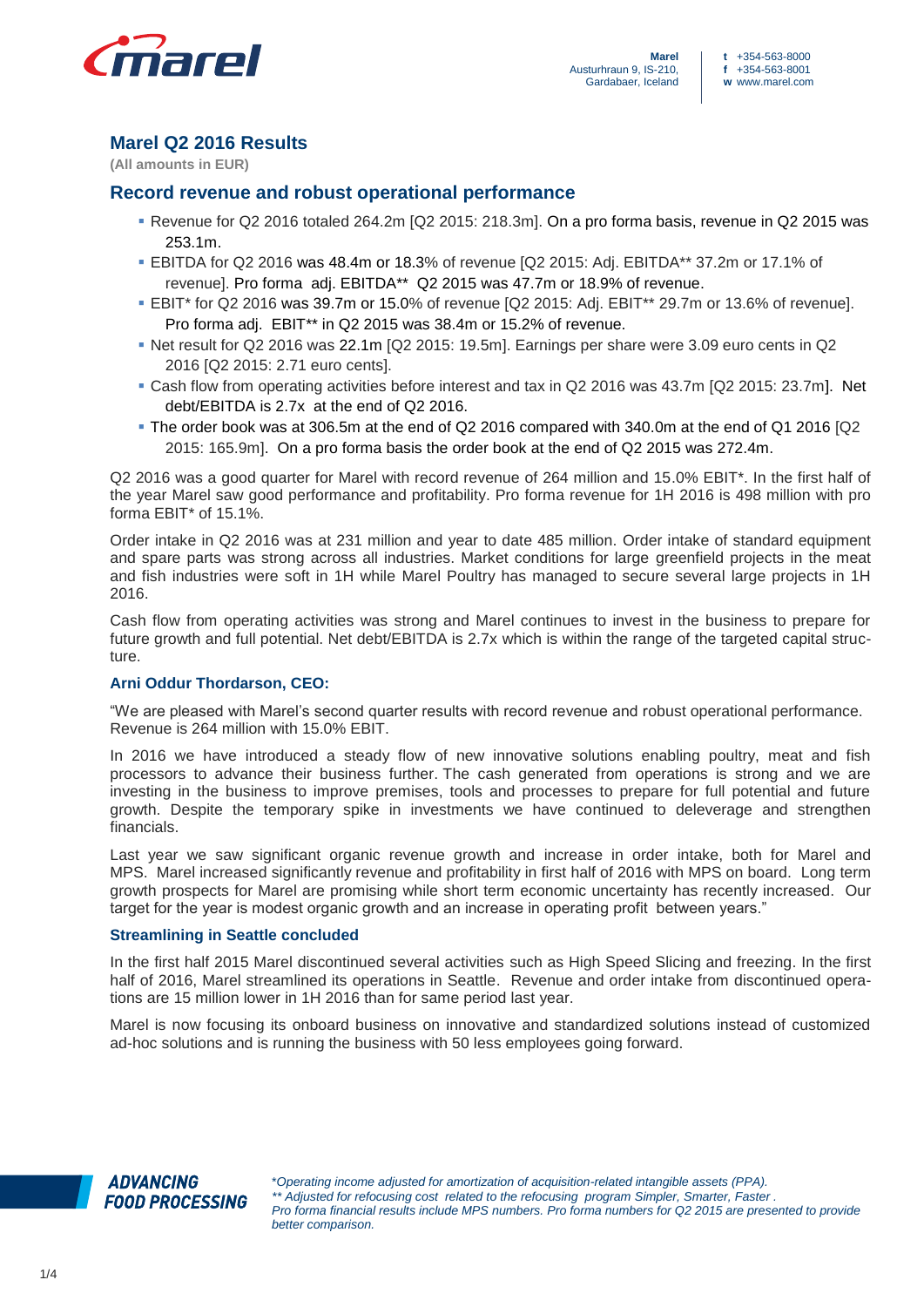

## **Key figures from Marel's operations in thousands of EUR**

| <b>Proforma Figures</b>                                              | Quarter2<br>2016<br>Total<br>Marel | Quarter2<br>2015<br>Total<br>Marel | Change<br>in %<br>Total<br>Marel | Quarter2<br>2016 YTD<br>Total<br>Marel | Quarter <sub>2</sub><br><b>2015 YTD</b><br>Total<br>Marel | Change<br>in %<br>Total<br>Marel |  |
|----------------------------------------------------------------------|------------------------------------|------------------------------------|----------------------------------|----------------------------------------|-----------------------------------------------------------|----------------------------------|--|
|                                                                      |                                    |                                    |                                  |                                        |                                                           |                                  |  |
| Revenues                                                             | 264.208                            | 253.120                            | 4,4                              | 498.129                                | 497.208                                                   | 0,2                              |  |
| Gross profit                                                         | 109.199                            | 104.851                            | 4,1                              | 209.352                                | 205.563                                                   | 1,8                              |  |
| Gross profit as a % of Revenues                                      | 41,3                               | 41,4                               |                                  | 42,0                                   | 41,3                                                      |                                  |  |
| Adjusted result from operations (EBIT) <sup>1)</sup>                 | 39.749                             | 38.362                             | 3,6                              | 74.990                                 | 73.577                                                    | 1,9                              |  |
| Adjusted EBIT as a % of Revenues                                     | 15,0                               | 15,2                               |                                  | 15,1                                   | 14,8                                                      |                                  |  |
| EBITDA (adjusted 2015)                                               | 48.379                             | 47.748                             | 1,3                              | 90.866                                 | 96.410                                                    | (5,8)                            |  |
| EBITDA (adjusted 2015) as a % of Revenues                            | 18,3                               | 18,9                               |                                  | 18,2                                   | 19,4                                                      |                                  |  |
| Refocusing costs                                                     | $\sim$                             | (1.122)                            |                                  | ٠                                      | (8.715)                                                   |                                  |  |
| Adjustment for amortization of acquisition-related intangible assets | (6.587)                            | $\blacksquare$                     |                                  | (11.134)                               | $\overline{\phantom{a}}$                                  |                                  |  |
| Result from operations (EBIT)                                        | 33.162                             | 37.240                             | (11,0)                           | 63.856                                 | 64.862                                                    | (1,6)                            |  |
| EBIT as a % of Revenues                                              | 12,6                               | 14,7                               |                                  | 12,8                                   | 13,0                                                      |                                  |  |
| Orders Received                                                      | 230.766                            | 229.681                            |                                  | 484.846                                | 488.646                                                   | (0,8)                            |  |
| Order Book                                                           |                                    |                                    |                                  | 306.507                                | 272.407                                                   | 12,5                             |  |

 $1)$  2016: Operating income adjusted for amortization of acquisition-related intangible assets (PPA)

2015:Adjusted for refocusing cost related to the refocusing program Simpler, Smarter & Faster.

|                                                                      | Quarter2 | Quarter2                 | Change | Quarter2 | Quarter2                 | Change |  |
|----------------------------------------------------------------------|----------|--------------------------|--------|----------|--------------------------|--------|--|
| As per financial statements                                          | 2016     | 2015                     | in %   | 2016 YTD | 2015 YTD                 | in %   |  |
|                                                                      |          |                          |        |          |                          |        |  |
| Revenues                                                             | 264.208  | 218.272                  | 21,0   | 484.839  | 427.583                  | 13,4   |  |
| Gross profit                                                         | 109.199  | 84.264                   | 29.6   | 201.806  | 165.728                  | 21,8   |  |
| Gross profit as a % of Revenues                                      | 41,3     | 38,6                     |        | 41,6     | 38,8                     |        |  |
| Adjusted result from operations (EBIT) <sup>1)</sup>                 | 39.749   | 29.659                   | 34,0   | 70.872   | 53.496                   | 32,5   |  |
| Adjusted EBIT as a % of Revenues                                     | 15,0     | 13,6                     |        | 14,6     | 12,5                     |        |  |
| EBITDA (adjusted 2015)                                               | 48.379   | 37.219                   | 30,0   | 86.564   | 74.090                   | 16,8   |  |
| EBITDA (adjusted 2015) as a % of Revenues                            | 18.3     | 17,1                     |        | 17.9     | 17,3                     |        |  |
| Refocusing costs                                                     | $\sim$   | (1.122)                  |        | ٠        | (8.715)                  |        |  |
| Adjustment for amortization of acquisition-related intangible assets | (6.587)  | $\overline{\phantom{a}}$ |        | (11.134) | $\overline{\phantom{a}}$ |        |  |
| Result from operations (EBIT)                                        | 33.162   | 28.537                   | 16,2   | 59.738   | 44.781                   | 33,4   |  |
| EBIT as a % of Revenues                                              | 12,6     | 13,1                     |        | 12,3     | 10,5                     |        |  |
| Net result                                                           | 22.128   | 19.516                   | 13,4   | 35.880   | 32.136                   | 11,7   |  |
| Net result as a % of revenues                                        | 8,4      | 8,9                      |        | 7,4      | 7,5                      |        |  |
| <b>Orders Received</b>                                               | 230.766  | 206.168                  | 12     | 478.146  | 418.641                  | 14     |  |
| Order Book                                                           |          |                          |        | 306.507  | 165.938                  | 84,7   |  |

1) 2016:Operating income adjusted for amortization of acquisition-related intangible assets (PPA)

2015:Adjusted for refocusing cost related to the refocusing program Simpler, Smarter & Faster.

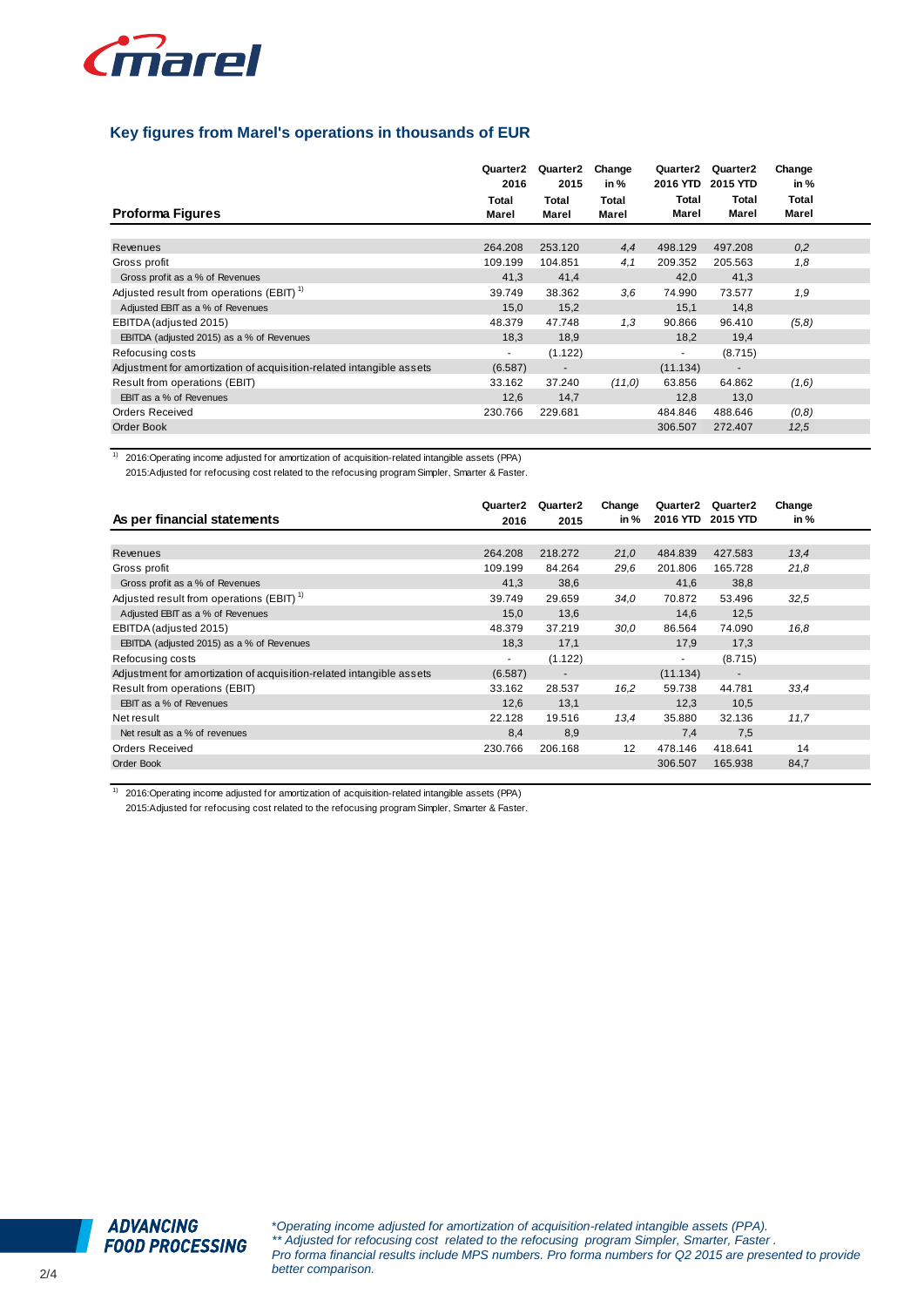

| <b>Cash flows</b>                                               | Quarter2<br>2016 | Quarter2<br>2015 | Quarter2  | Quarter2<br>2016 YTD 2015 YTD |  |
|-----------------------------------------------------------------|------------------|------------------|-----------|-------------------------------|--|
|                                                                 |                  |                  |           |                               |  |
| Cash generated from operating activities, before interest & tax | 43.708           | 23.714           | 71.594    | 63.229                        |  |
|                                                                 |                  |                  |           |                               |  |
| Net cash from (to) operating activities                         | 37.441           | 16.400           | 43.776    | 48.531                        |  |
| Investing activities                                            | (11.600)         | 5.523            | (386.119) | (2.117)                       |  |
| Financing activities                                            | (36.892)         | (26.762)         | 269.858   | 12.422                        |  |
| Net cash flow                                                   | (11.051)         | (4.839)          | (72.485)  | 58.836                        |  |
|                                                                 |                  |                  |           |                               |  |

#### **Financial position**

| Net Interest Bearing Debt                 |        | (155.985)   |
|-------------------------------------------|--------|-------------|
| Operational working capital <sup>2)</sup> | 74.212 | 80.738<br>. |

<sup>2)</sup> Third party Debtors, Inventories, Net Work in Progress and Third party Creditors.

#### **Key ratios**

| Current ratio                                                            |       |       | 0,9     | 1,4     |  |
|--------------------------------------------------------------------------|-------|-------|---------|---------|--|
| Quick ratio                                                              |       |       | 0.6     | 1.0     |  |
| Number of outstanding shares                                             |       |       | 717.478 | 713.850 |  |
| Market cap. in millions of Euros based on exchange rate at end of period |       |       | 1.350.5 | 900,6   |  |
| Return on equity                                                         | 18,9% | 18,1% | 15.4%   | 14,9%   |  |
| Earnings per share in euro cents                                         | 3,09  | 2.71  | 5,02    | 4,44    |  |
| Leverage adjusted result 3)                                              |       |       | 2,70    | 1,22    |  |

3) Net Interest Bearing Debt / LTM EBITDA

## **Markets**

Marel is the leading global provider of advanced processing systems and services to the poultry, meat and fish industries. Marel has a commercially strong product portfolio stemming from its continuous focus on innovation and strategic acquisitions. During the first half of 2016, Marel has introduced various innovative solutions to the market that will continue to advance food processing and help Marel's customers to increase value creation going forward. These projects are a mixture of new breakthrough innovations, product upgrades and incremental additions to existing machines and systems to maintain our competitive edge.

Order intake was at a strong level during the first half of 2016 across all industries and geographies and a good increase was seen in standard equipment and spare parts. Market activity has been strong in the poultry industry and Marel Poultry has secured several large projects in 1H 2016. Market conditions for large greenfield projects in the meat and fish industries have been softer during the same period. Long term growth prospects for Marel are promising while short term economic uncertainty has recently increased.

#### **Marel Poultry**

Marel Poultry had an excellent start to the year, During the first half of 2016 Marel Poultry generated 271 million in revenue and EBIT of 47.8 million (17.6% of revenue). Marel Poultry accounted for 54% of Marel's revenue in 1H 2016. Projects were well distributed geographically and between different product groups and sizes, including large projects in the U.S., Hungary and China.

#### **Marel Fish**

Marel Fish generated 63.4 million in revenue and EBIT of 3.1 million (4.9% of revenue) in the first half of 2016. Marel Fish accounted for 13% of Marel's revenue in 1H 2016. Large projects were at a low level in the fish industry during 1H 2016. Marel Fish managed to secure milestone sales of FleXicut solutions during the period.

Marel Fish's results are colored by streamlining actions in its onboard business in Seattle, which was concluded during Q2 2016 resulting in the reduction of 50 employees. Marel is shifting focus in its Seattle operations from customized ad-hoc solutions towards innovative high-end solutions to better serve fish processors in North America. This is a significant step towards a more streamlined and cost effective future operation in North America and is fully in line with Marel's strategy to be a full-line supplier to the poultry, meat, and fish industries. The step also represents Marel's continuous effort on refocusing its product portfolio to concentrate on areas of competitive advantage and to strengthen its market position.